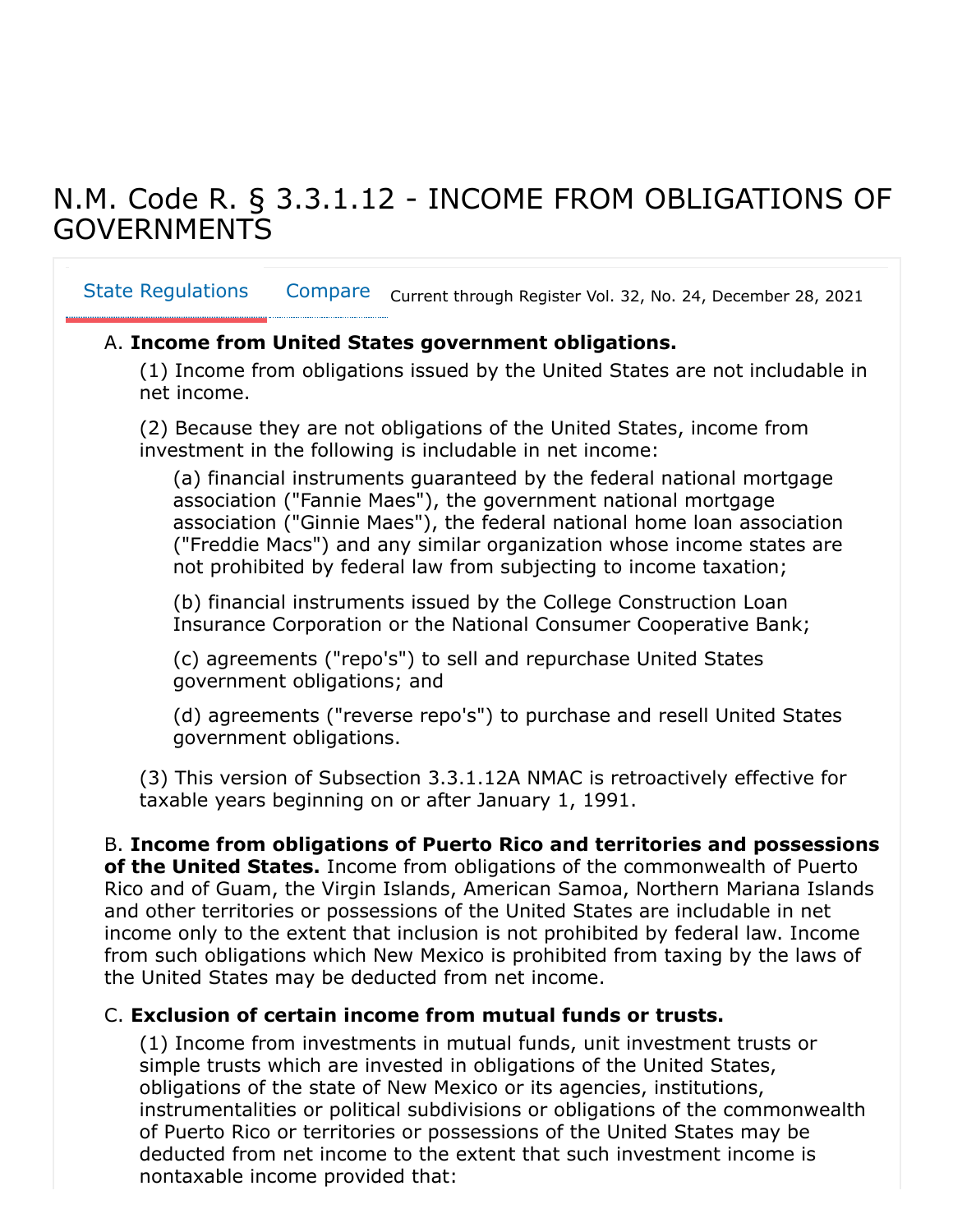(a) for the purposes of this subsection (3.3.1.12C NMAC), "nontaxable income" means income from investments in obligations of:

(i) the United States;

(ii) the state of New Mexico or any of its agencies, institutions, instrumentalities or political subdivisions;

(iii) the commonwealth of Puerto Rico, the income from which obligations states are prohibited from taxing by the laws of the United States; and

(iv) Guam, the Virgin Islands, American Samoa, Northern Mariana Islands or other territories or possessions of the United States, the income from which obligations states are prohibited from taxing by the laws of the United States;

(b) the mutual fund provides to the investor an annual statement of the income, by source, which was distributed to the individual investor; and

(c) the trust provides to the beneficiary an annual statement of the income by source and that the income received by the beneficiary retains the same character under the Internal Revenue Code as that income had when earned by the trust.

(2) Only that amount of income may be deducted which is shown on the statement as flowing through to the investor from obligations of the United States, of the commonwealth of Puerto Rico, of Guam, the Virgin Islands, American Samoa, Northern Mariana Islands or other territories or possessions of the United States or of the state of New Mexico or any of its agencies, institutions, instrumentalities or political subdivisions.

#### D. Expenses related to certain investment income.

(1) Because this investment income is exempt from income taxation by New Mexico, expenses of the taxpayer related to the earning of income from investments, directly or through mutual funds, unit investment trusts or simple trusts, in obligations of the United States, obligations of the state of New Mexico or its agencies, institutions, instrumentalities or political subdivisions or obligations of the commonwealth of Puerto Rico or territories or possessions of the United States may not be deducted from net income. To the extent that such expenses have been deducted in determining federal taxable income, the amount must be added back to net income.

(2) Income from investment in state and local bonds is subject to New Mexico income taxation. Expenses of the taxpayer related to the earning of income from investments, directly or through mutual funds, unit investment trusts or simple trusts, in state or local bonds are deductible in determining net income. To the extent that such expenses have not been deducted in determining federal taxable income, these amounts may be subtracted from net income.

(3) Subsection 3.3.1.12D NMAC applies to taxable years beginning on or after January 1, 1991.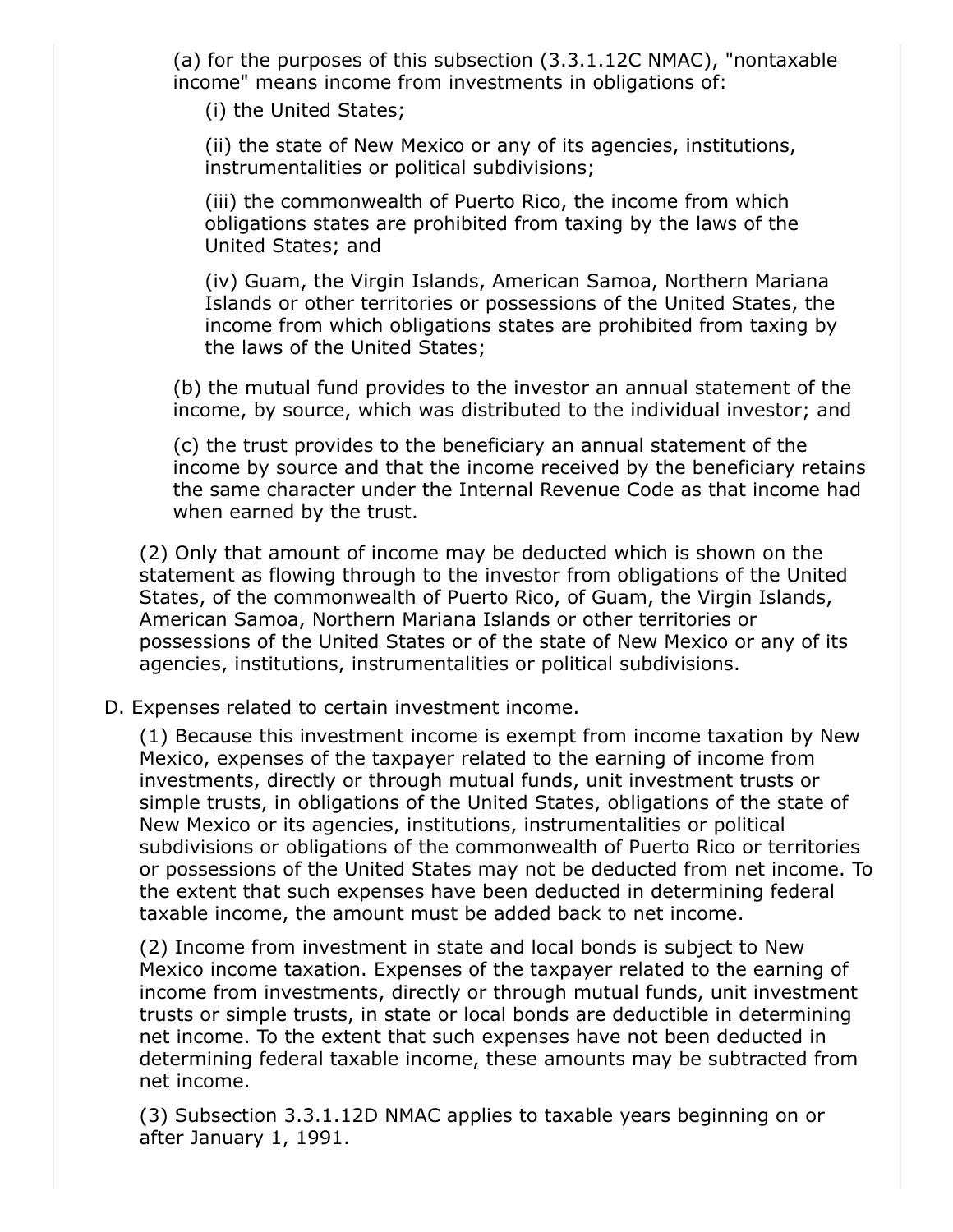## E. **Income earned on "state or local bonds".**

(1) Not included in the term "state or local bond" is any obligation of the commonwealth of Puerto Rico or of territories or possessions of the United States the income from which New Mexico is prohibited from taxing by the laws of the United States.

(2) For taxable years beginning on or after January 1, 1991, income from investing in any state or local bond, as that term is defined in Section 7-2- 2 NMSA 1978, is includable in base income.

(3) Income from investing in state or local bonds is to be included in base income in the year it is actually received without regard to federal tax treatment of the income, except that:

(a) the taxpayer may elect to report this income for New Mexico purposes on an accrual basis; and

(b) income from investing in state or local bonds earned or accrued before the first taxable year beginning on or after January 1, 1991, but which is received after that date is not includable in base income. Income is earned or accrued ratably, by assigning an equal amount of income to each day of the accrual period.

(4) Example 1: A, a New Mexico resident, purchases a state of California municipal bond in 1992 and receives semi-annual interest payments. A does not elect to report to New Mexico on an accrual basis. All income from this bond is included in base income. This income is included only as the interest payments are received.

(5) Example 2: B, a New Mexico resident and calendar year filer, purchases a city of Los Angeles municipal bond in 1990. This bond pays interest semiannually on April 1 and October 1. B does not elect to report to New Mexico on an accrual basis. On April 10, 1991, B receives \$1,000 of interest. Since this payment includes interest earned or accrued before January 1, 1991, this income is to be allocated between the period prior to the tax year and the period following December 31, 1990. The income accrual period is 182 days in length (October 1, 1990, through March 31, 1991), of which 90 days are in B's first taxable year beginning on or after January 1, 1991. B's 1991 base income includes \$494.51 (\$1,000 x 90/182). The remaining \$505.49 is not subject to New Mexico income tax.

(6) Example 3: C, a New Mexico resident and calendar year filer, purchased a city of San Francisco municipal bond on January 1, 1981 for \$1,400. C does not elect to report accrued income on this bond for New Mexico income tax purposes. Although this bond pays interest semi-annually, C bought it stripped and at a discount. C has no right to the interest. On January 1, 1995, C receives the bond principal of \$5,000. This is C's first and only payment on the bond. Since this payment includes income earned or accrued before January 1, 1991, the income is allocated between the period prior to January 1, 1991, and the period following December 31, 1990. The income accrual period is 5112 days, of which 1461 are after December 31, 1990. C's 1995 base income includes \$1,028.87 ((1461/5112) x (\$5,000 - \$1,400)). The remaining \$2,571.13 of income is not subject to New Mexico income tax.